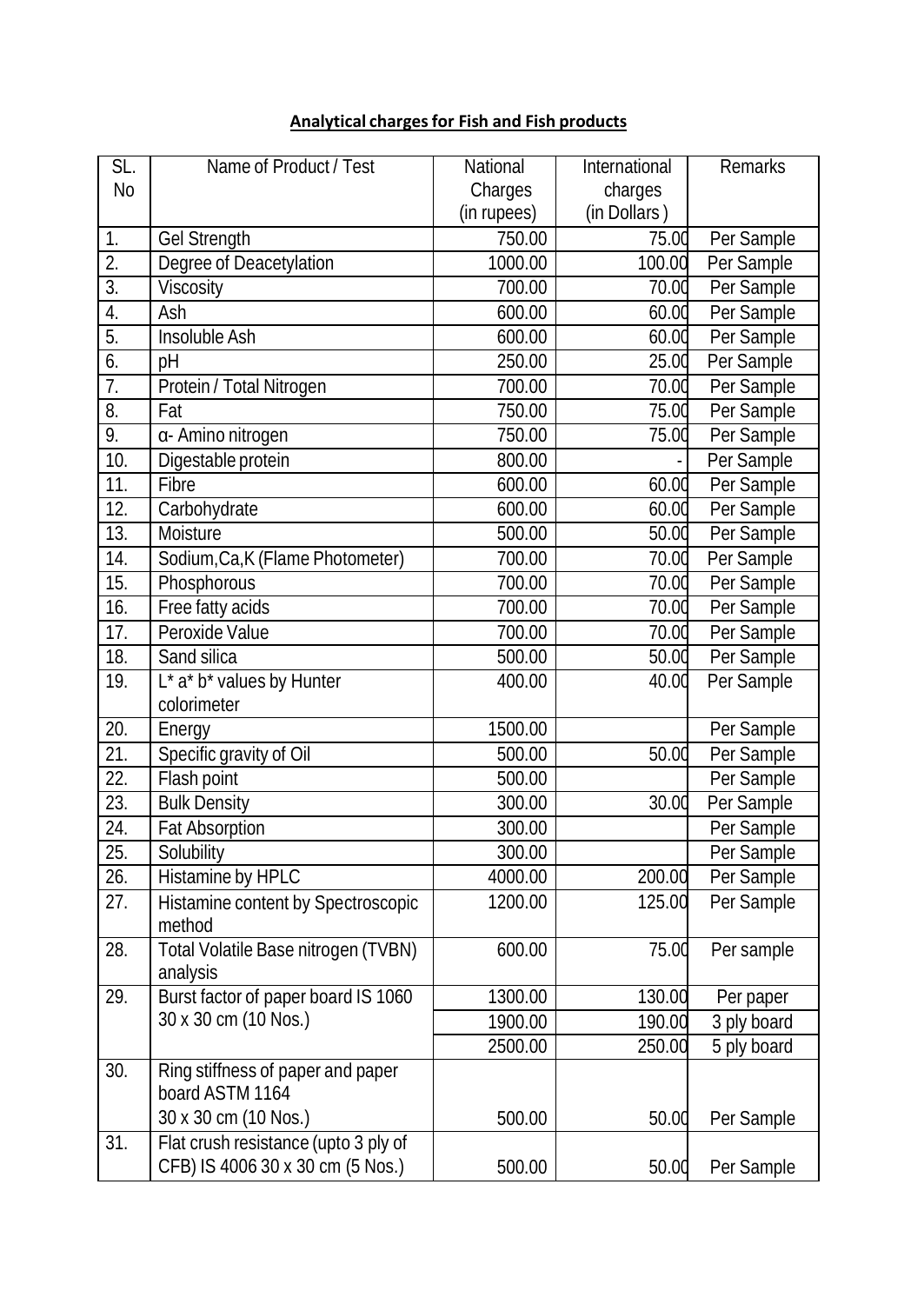| 32. | Tensile strength and % elongation                        |                                                                                                                                                                     |        |            |  |  |
|-----|----------------------------------------------------------|---------------------------------------------------------------------------------------------------------------------------------------------------------------------|--------|------------|--|--|
|     | IS 1060 30 x 30 cm (10 Nos.)                             | 1000.00                                                                                                                                                             | 50.00  | Per Sample |  |  |
| 33. | Breaking length of paper IS 1060 30<br>x 30 cm (10 Nos.) | 1000.00                                                                                                                                                             |        | Per sample |  |  |
| 34. | Tearing strength IS 1060 30 x 30<br>cm (10 Nos.)         | 500.00                                                                                                                                                              | 50.00  | Per sample |  |  |
| 35. | Tear factor IS 1060 30 x 30 cm (10<br>Nos.)              | 800.00                                                                                                                                                              | 80.00  | Per sample |  |  |
| 36. | Water resistance (Cobb/value) IS                         |                                                                                                                                                                     |        |            |  |  |
|     | 1006                                                     |                                                                                                                                                                     |        |            |  |  |
|     | 30 x 30 cm (10 Nos.)                                     | 500.00                                                                                                                                                              | 50.00  | Per sample |  |  |
| 37. | Density of plastic films IS 2508<br>(1984) 50 x 50 cm    | 500.00                                                                                                                                                              | 50.00  | Per sample |  |  |
| 38. | Vibration test IS 72028 (1973) (3<br>Nos.)               | 1000.00                                                                                                                                                             | 100.00 | Per sample |  |  |
| 39. | Tearing strength of plastic films                        | 500.00                                                                                                                                                              | 50.00  | Per sample |  |  |
| 40. | Puncture resistance for plastic films                    | 500.00                                                                                                                                                              | 50.00  | Per sample |  |  |
| 41. | Heat seal strength                                       | 1000.00                                                                                                                                                             | 100.00 | Per sample |  |  |
| 42. | Thickness/Caliper                                        | 200.00                                                                                                                                                              | 20.00  | Per sample |  |  |
| 43. | Basic weight (grammage) of paper<br>and CFB per ply      | 300.00                                                                                                                                                              | 30.00  | Per sample |  |  |
| 44. | Gas composition of Packages                              | 500.00                                                                                                                                                              | 50.00  | Per sample |  |  |
| 45. | <b>Puncture Resistance</b>                               | 1000.00                                                                                                                                                             | 100.00 | Per sample |  |  |
| 46. | Edge crush test                                          | 400.00                                                                                                                                                              | 40.00  | Per sample |  |  |
| 47. | Box compression                                          | 1000.00                                                                                                                                                             | 100.00 | Per sample |  |  |
| 48. | Drop test                                                | 500.00                                                                                                                                                              | 50.00  | Per sample |  |  |
| 49. | Gas transmission rate                                    | 1500.00                                                                                                                                                             | 150.00 | Per sample |  |  |
| 50. | Water vapour transmission rate                           | 1500.00                                                                                                                                                             | 150.00 | Per sample |  |  |
| 51. | Impact strength                                          | 500.00                                                                                                                                                              | 50.00  | Per sample |  |  |
| 52. | Thermal efficiency of insulated<br><b>Boxes</b>          | 2000.00                                                                                                                                                             | 200.00 | Per sample |  |  |
| 53. | Moisture content of CFB                                  | 400.00                                                                                                                                                              | 40.00  | Per sample |  |  |
| 54. | <b>Overall migration Residue Test</b>                    |                                                                                                                                                                     |        |            |  |  |
|     | Water extraction<br>a)                                   | 400.00                                                                                                                                                              | 40.00  | Per sample |  |  |
|     | N-Heptane extraction<br>b)                               | 600.00                                                                                                                                                              | 60.00  | Per sample |  |  |
|     | <b>Acetic Acid extraction</b><br>$\mathcal{C}$           | 500.00                                                                                                                                                              | 50.00  | Per sample |  |  |
|     | Alcohol extraction<br>d)                                 | 600.00                                                                                                                                                              | 60.00  | Per sample |  |  |
| 55. | Thermal validation for blanched/                         |                                                                                                                                                                     |        |            |  |  |
|     | cooked / pasteurized/retort                              | Rs $20,000.00 + ST$ for blanched/cooked products<br>blanched/ cooked.<br>(Upto<br>10 <sup>°</sup><br>products for<br>pasteurised products and additional Rs 2000.00 |        |            |  |  |
|     | pouched & canned products at                             |                                                                                                                                                                     |        |            |  |  |
|     | Factory                                                  | ST extra for each, above 10 products)                                                                                                                               |        |            |  |  |
|     |                                                          | (upto 5 products for Retort pouched and caused                                                                                                                      |        |            |  |  |
|     |                                                          | products & additional Rs.4000.00+ST extra for                                                                                                                       |        |            |  |  |
|     |                                                          | each above 5 products) + TA/DA                                                                                                                                      |        |            |  |  |